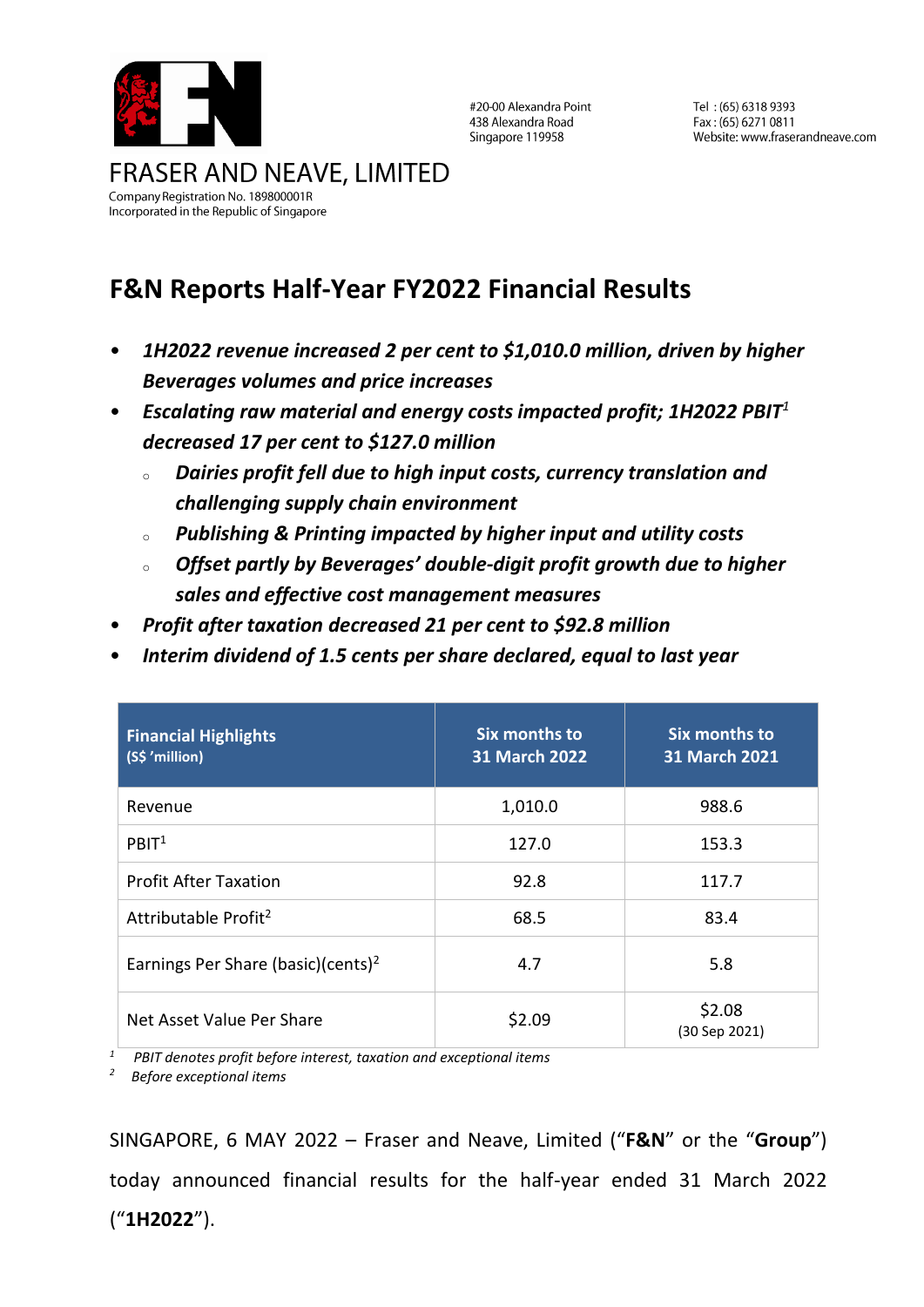The Group posted 1H2022 revenue of \$1,010.0 million, up 2 per cent from \$988.6 million over the same corresponding period of FY2021 ("**1H2021**"). Group profit before interest and taxation ("**PBIT**") fell 17 per cent to \$127.0 million, down from \$153.3 million in 1H2021. An exceptional charge of \$7.8 million, arising largely from the impairment of inventories and property, plant and equipment caused by flash floods in Malaysia earlier in this fiscal year, further eroded profits. As a result, profit after tax fell 21 per cent to \$92.8 million, from \$117.7 million a year earlier.

Food & Beverage ("**F&B**") division bolstered the Group's 2-per-cent revenue growth. Despite disruptions from the COVID-19 pandemic, F&B division grew top line by 3 per cent, to \$890.6 million from \$868.1 million in the corresponding period last year. Beverages (comprises beer and soft drinks) supported the growth, with revenue rising 15 per cent to \$288.5 million in 1H2022, from \$250.3 million in 1H2021. Its strong growth was buoyed by higher selling prices, as well as higher beer and soft drinks volumes coming from successful execution of festive campaigns, new product launches and export.

The strong performance from Beverages was partially negated by lower dairy volumes and unfavourable foreign currency translation, offset partly by higher selling prices. In Thailand, despite improved domestic and export sales, its revenue was impacted by unfavourable foreign currency translation. In Dairies Malaysia, lower revenue was due to reduced export orders from South America and the Africa region, impacted by shipping schedule disruptions and high freight costs. Consequently, Dairies 1H2022 revenue fell 3 per cent to \$602.1 million, from \$617.9 million in the same period last year.

The Group's first-half performance was also impacted by lower revenue in Publishing & Printing ("**P&P**"). Softer textbook adoption, timing difference in international textbook sales, as well as lower print volumes from China printing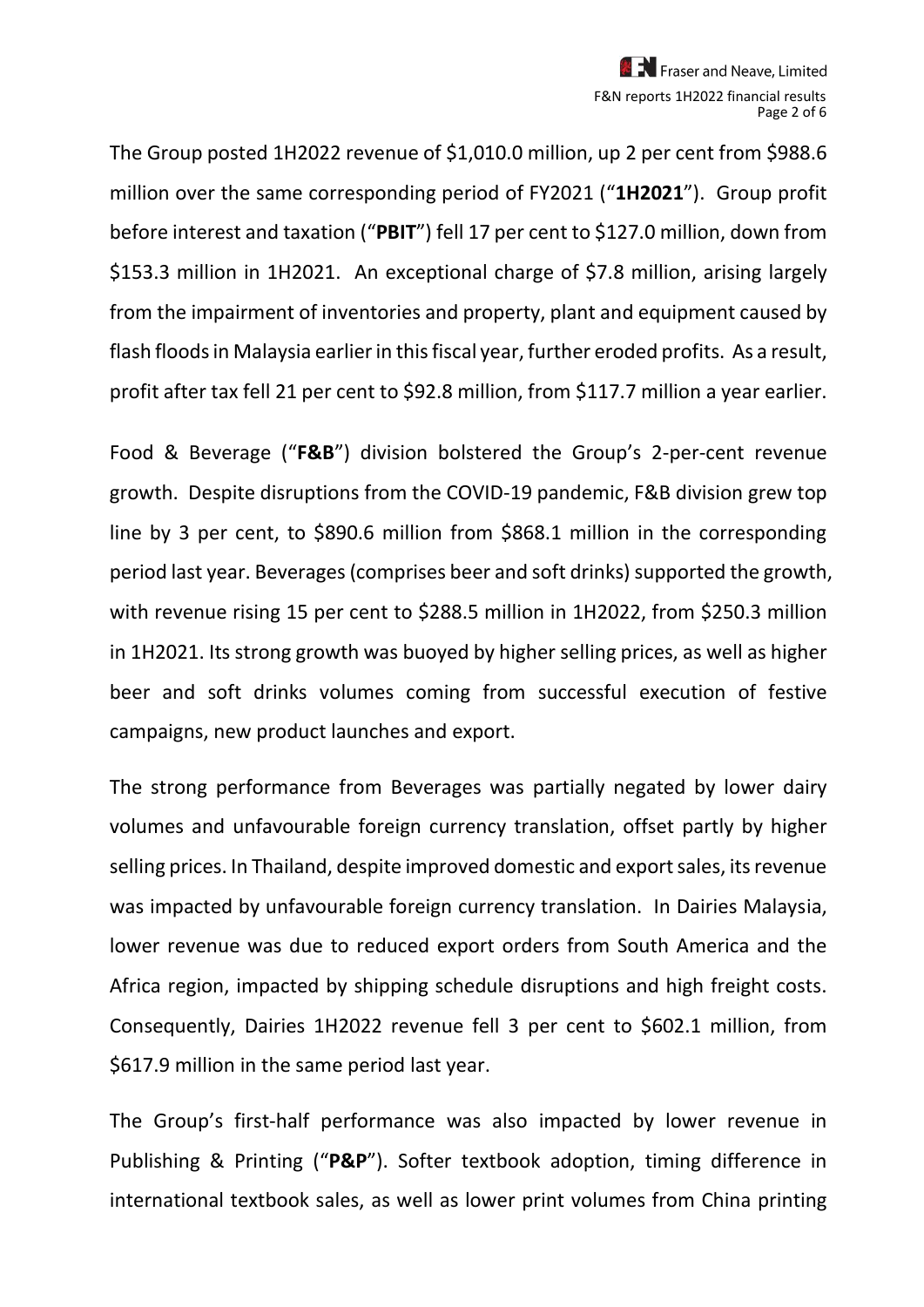plant due to disruptions caused by the COVID-19 pandemic adversely impacted P&P's 1H2022 performance. Its 1H2022 revenue declined 7 per cent to \$107.7 million, from 115.4 million in the same period last year.

Amid challenging market conditions and sustained input costs pressures, F&N continued to exercise cost discipline and implement measures to further drive operational efficiency. Despite higher Beverages sales and effective cost reduction measures, the Group 1H2022 PBIT fell 17 per cent to \$127.0 million, from \$153.3 million in the same period last year.

Notwithstanding cost increases and the impact of foreign exchange differences on translation from overseas operations, Beverages 1H2022 earnings grew 24 per cent, to \$27.2 million from \$21.8 million a year ago, on higher sales and lower operating expenses. Unlike Beverages, Dairies profitability was more heavily impacted by high input costs. Despite improved profitability from Dairies Malaysia and the Group's associate company in Vietnam, the Vietnam Dairy Products Joint Stock Company (Vinamilk), Dairies 1H2022 earnings fell 21 per cent from the same period last year, to \$101.8 million from \$128.2 million. This was largely attributed to Dairies Thailand, where earnings were weighed down by higher milk powder price, packaging costs, and unfavourable foreign currency translation. Coupled with the difficulty in passing on such cost increases, as its products are on the Thai government's price watch list, Dairies Thailand earnings fell 37 per cent.

P&P's profitability was also impacted by higher input costs and freight charges, despite continued cost discipline. Coupled with lower revenue, P&P's 1H2022 losses widened to \$11.6 million, from \$2.8 million in the corresponding period last year.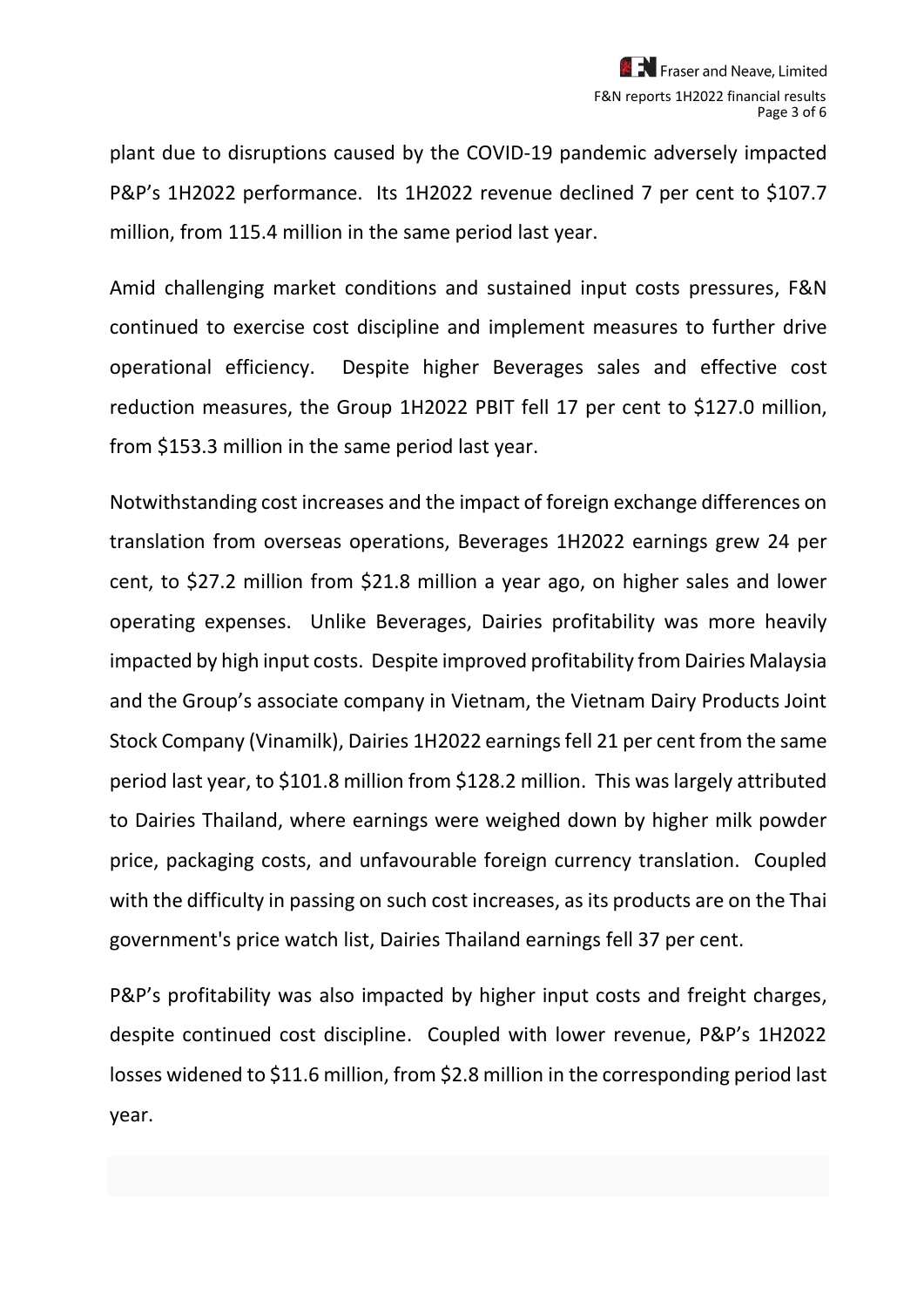**Mr Hui Choon Kit, Chief Executive Officer said**, "The soft start to FY2022 was not unexpected, given the challenges many industries are now facing worldwide. Raw material shortages, costs inflation, supply chain disruptions and rising energy prices have impacted our financial performance, with attributable profit declining 18 per cent. While uncertainty remains as to the direction of raw materials and energy prices, our performances in the past couple of years have demonstrated the resiliency of our business. F&N will continue to act proactively to navigate this volatile and inflationary environment, and take deliberate steps to further enhance our resiliency."

"The outlook for the F&B industry remains bright. We believe the easing of the pandemic restrictions in Southeast Asia will pave the way for a revival of economic activity and release pent-up demand. We expect the F&B industry to enjoy a brighter outlook in the near future. At F&N, we will remain focused on accelerating innovation and driving operational efficiency, commercial excellence and fiscal discipline across our value chain. We will also continue to make investments in support of our strategic growth initiatives, including seeking bolton acquisitions to complement and strengthen our capabilities and market presence," he added.

## **Interim Dividend**

Directors have declared an interim dividend of 1.5 cents per share, unchanged from the interim dividend declared a year ago. The dividend will be paid on 6 June 2022.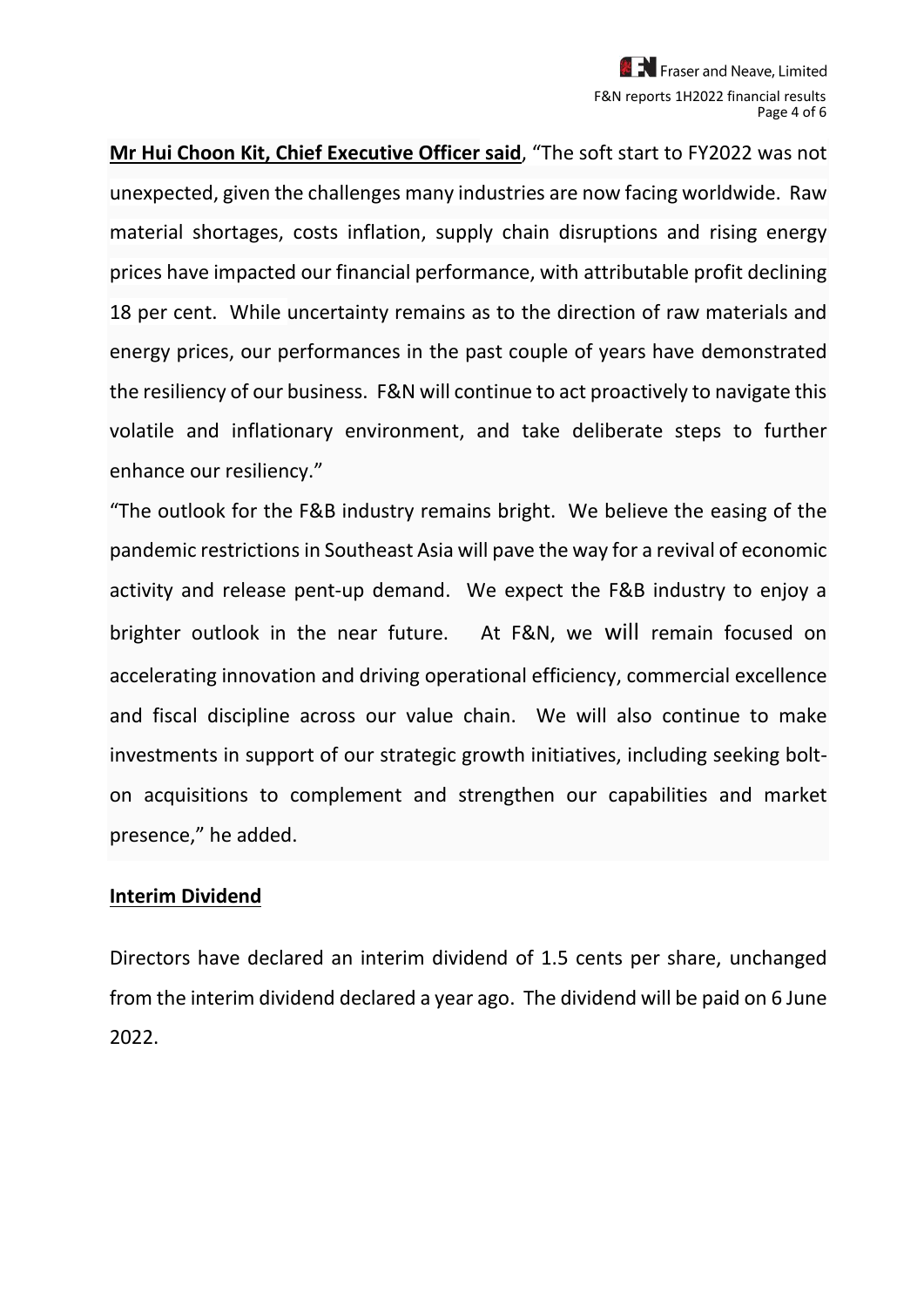## **Capital Resources**

The Group manages its financial position prudently to ensure access to adequate financing and capital on favourable terms. As at 1H2022, the Group's borrowings fell, to \$833.8 million of which 92 per cent were in fixed rates, and an average tenor of 2.2 years.

The Group's net gearing ratio rose to 16.7 per cent, from 13.2 per cent as at 30 September 2021.

### **Corporate Development**

## **Proposed acquisition of Ladang Permai Damai Sdn Bhd for RM215.6 million**

In April, Dagang Sejahtera Sdn Bhd, a 65-per-cent held subsidiary of Fraser & Neave Holdings Bhd ("**F&NHB**"), has entered into a conditional share sale agreement to acquire Ladang Permai Damai Sdn Bhd for a cash consideration of RM215.6 million ("**Proposed Acquisition**"). The Group holds a stake of about 55.5 per cent in F&NHB, which is listed on Bursa Malaysia.

This Proposed Acquisition presents an opportunity for the Group to embark on the upstream dairy business so as to meet the demand for high quality fresh milk, and further advancing our push into this fastgrowing segment in Malaysia.

The Proposed Acquisition is subject to the terms and conditions of the Share Sale Agreement, including the government approvals to be obtained as conditions precedent to completion.